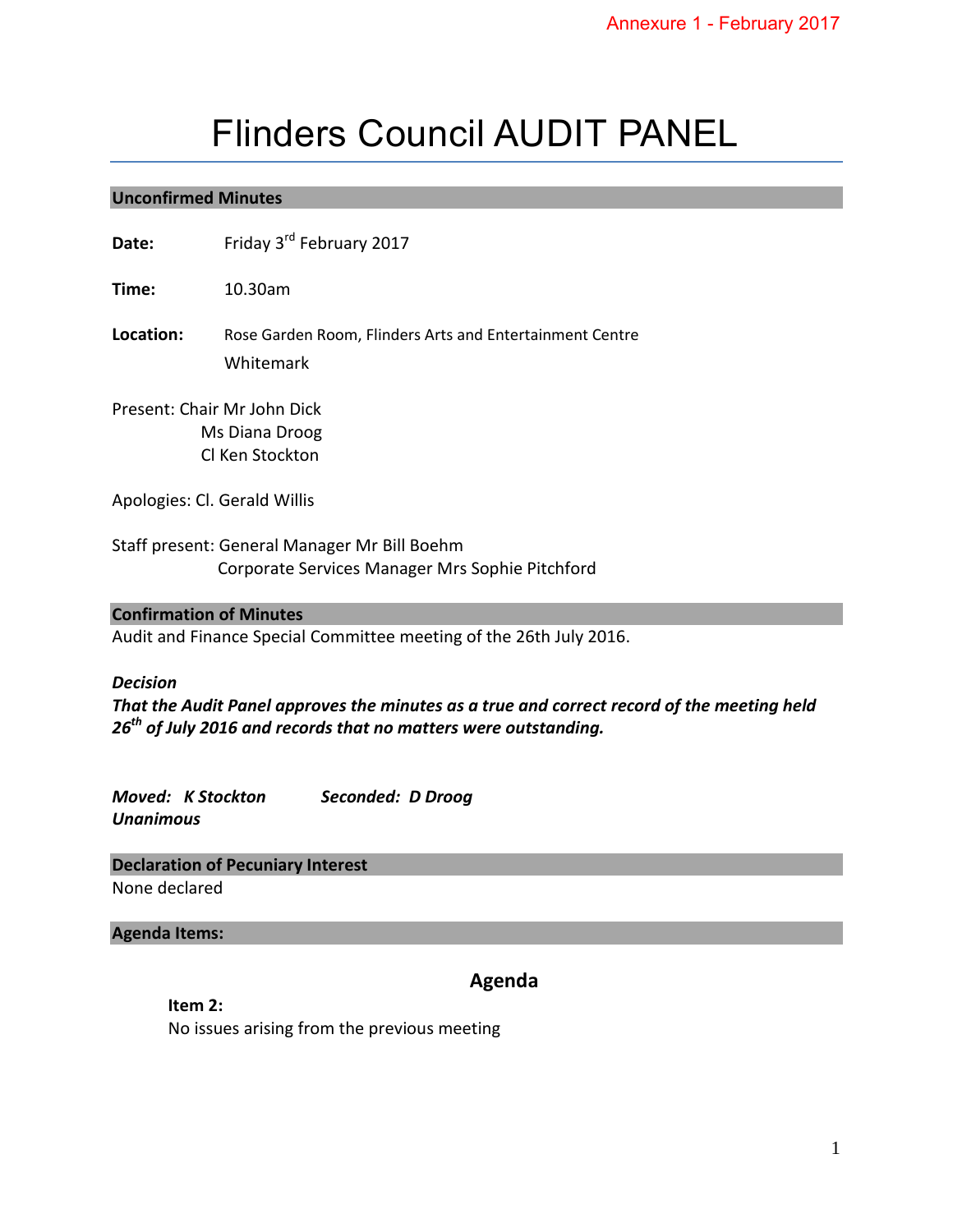## **Item 3:**

A general discussion was had about the annual plan and how best to measure the actions identified in the plan.

A brief review of the 2016/17 budget allowed for some insight into a number of variances. The Audit Panel will review the 2016 Budget once Council has conducted the half yearly budget review.

# **Recommendation:**

- **(i) Council consider numeric KPI's where practical for ongoing measurements when setting the Annual Plan for 2017/18.**
- **(ii) Council look to formulate a database of statistics relevant to the Island.**
- **(iii) The General Manager to have a discussion with Sharp regarding how Council and Sharp can work together to capture the reason why passengers are travelling to the Island.**

## **Item 4 (i):**

It was noted at the meeting that Council had passed a notice of motion requesting that the Audit Panel review the General Manager's credit card transactions

It was suggested that one of the audit panel review the transactions on a quarterly basis and respond back to the panel at to any issues identified. Diana Droog was happy to be the nominated person.

# **Recommendation:**

Diana Droog and Sophie Pitchford to work together to formulate a procedure so that Diana can review the transactions and report back to the panel.

# **Item 4 (ii):**

Discussions were held around why Council does not disclose senior manager's wages individually in the Annual Report as recommended by the Auditor General. There is a belief that it will eventually be legislated so that Local Government will need to fully disclose to be compliant.

# **Recommendation:**

Council to list the senior manager's positions relevant to the bands in the Annual Report and any major variances documented.

# **Item 4 (iii):**

Council will need to be compliant with Related Party Disclosures AASB 124 by 30 June 2017. Bill and Sophie are attending a workshop that is being held by the Tasmanian Audit Office which will assist Council in achieving compliance.

Council will report back to the panel as to how we achieve compliance.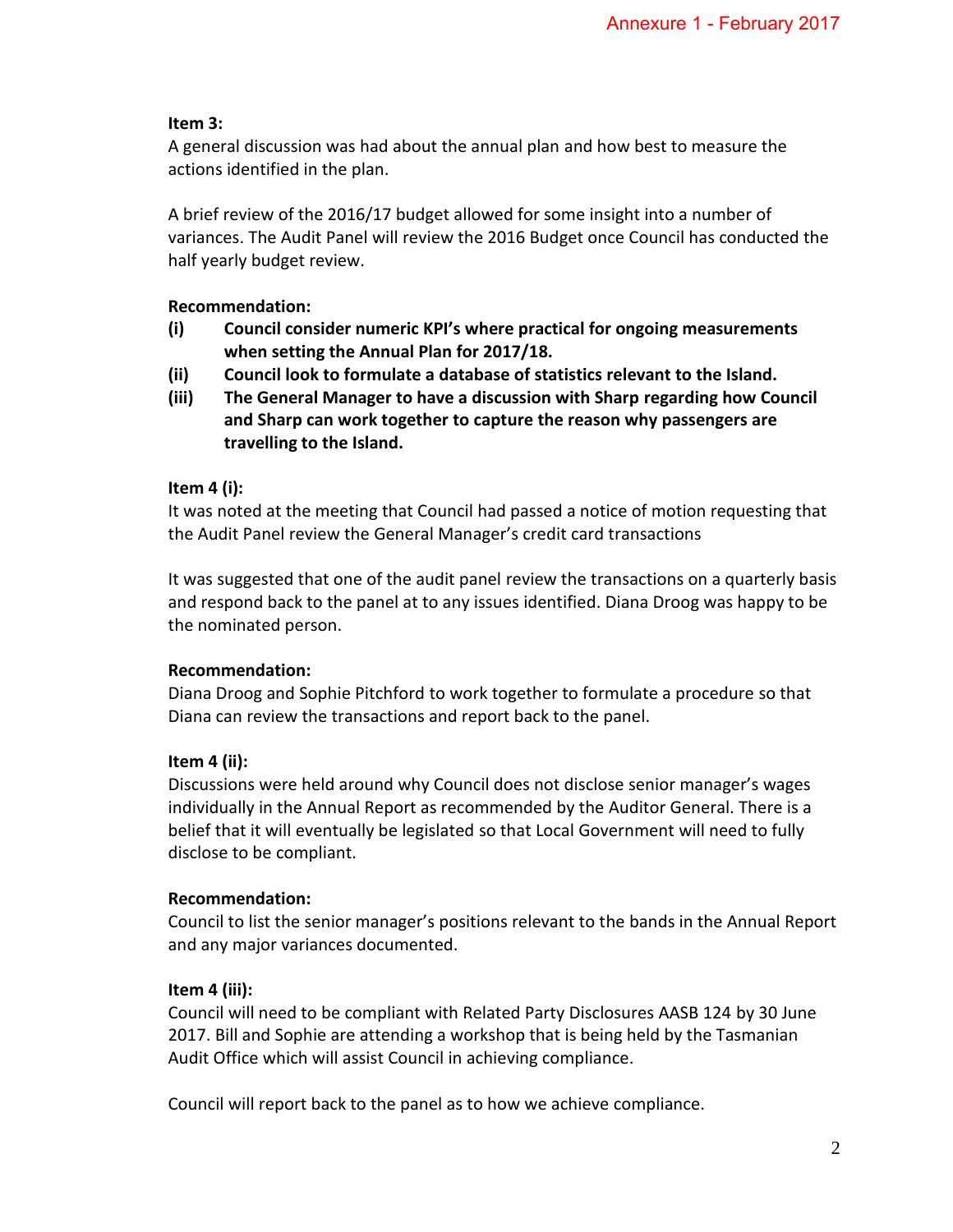## **Item 4(iv):**

There were concerns addressed around the high FTE for Flinders Council in comparison to other Councils, in particular with King Island.

It is difficult to make comparative assessments due to the complexity and lack of relevant information.

Council are taking part in a resource sharing review in alliance with the Northern Councils and KPMG. Once Council has received the report identifying areas for improvement, deficiencies and relevant comparative information, it will be presented to the Audit Panel.

## **Recommendation:**

Council to raise concerns with the Grants Commissioner regarding lack of comparative information in Local Government.

# **Item 5 (i):**

Council has reviewed the Risk Register and identified the top 14 risks. Sophie to email the audit panel the updated version.

## **Item 5 (ii):**

The question was raised as to why there was not an allowance for wage increases in the Long Term Financial Plan. At the time of updating the plan, the current General Manager wanted to put a freeze on wages and this was reflected in the plan.

The Long Term Financial Plan will be revised over the next quarter and the updated version will be sent out to the audit panel as will the Asset Management Plan.

Diana Droog suggested that Town Maintenance be split between Buildings and Parks and Reserves. Whilst this can be achieved in the Asset Management Plan, it may be more difficult to implement across the other systems.

#### **Item 5 (iii)**

Explanations were provided for a number of variances highlighted in the quarterly financials. These variances will be reviewed at the Budget review.

It was agreed that the quarterly financials be sent to the audit panel in a timely manner.

Diana Droog distributed a spreadsheet to streamline the work plan and put checks and balances in place to ensure that all actions identified are addressed and completed.